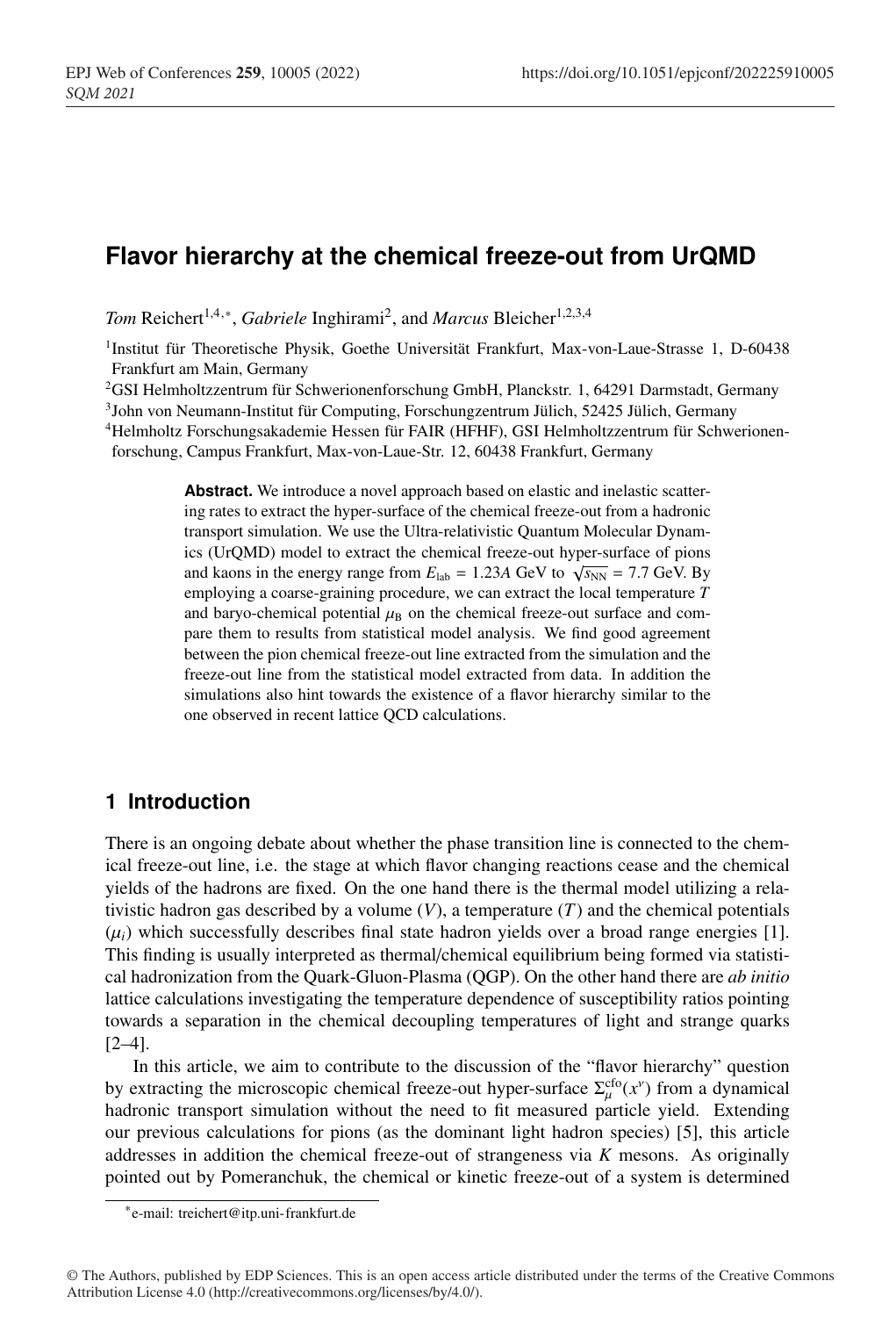by the competition between the scattering rate  $\tau_{scat}$  and the expansion rate  $\tau_{exp}$  [6]. We thus aim to trace every final state hadron back to the space-time point of its first creation. Finally, we employ a coarse-graining procedure to infer the local temperature and baryo-chemical potential.

### **2 Modeling chemical freeze-out in UrQMD**

The present study employs the Ultra-relativistic Quantum Molecular Dynamics (UrQMD v3.4) [7, 8] transport model in cascade mode. UrQMD is a hadron cascade model that simulates the dynamical evolution of heavy ion collisions by propagating the individual hadrons, modeling their interactions via the excitation of color flux-tubes (strings) and by further elastic and inelastic scatterings. A transition to a deconfined stage is not explicitly included in the cascade mode employed here.

Our procedure is based on the fact that during the hadronic phase (pseudo-elastic) reactions like  $\Delta \leftrightarrow \pi N$  or  $N^* \leftrightarrow K\Lambda$  effectively do not change the  $\pi$  or *K* yield over the lifetime of the intermediating resonance. Through investigation of the full time evolution of the UrQMD output, we can find every final state hadron and trace it back to the space-time point of its first creation. This defines the chemical freeze-out hyper-surface. For the details of the procedure we refer the reader to Ref. [5], where the chemical freeze-out hyper-surface of pions has been determined with UrQMD.

To relate thermodynamic quantities to the hyper-surface  $\Sigma_\mu^{\rm cfo}$ , we coarse-grain the UrQMD simulations [9–11]. For the present calculation, a large ensemble of events is placed on a 4 dimensional grid of resolution  $\Delta t = 0.25$  fm/c and  $\Delta x, y, z = 1$  fm. In each cell, the average energy-momentum tensor  $T^{\mu\nu}$  and the average net-baryon current  $j_B^{\mu}$  is calculated. After a Lorentz-boost, their time-components represent the local energy density and the local netbaryon density in the Local Rest Frame (LRF). Finally, the energy and net-baryon density can be used to extract the local *T* and  $\mu_B$  via interpolation of a Hadron Resonance Gas EoS [12].

## **3 Results**

The results are obtained by analyzing central Au+Au collisions from  $E_{\text{lab}} = 1.23A$  GeV to  $\sqrt{s_{NN}}$  = 7.7 GeV calculated with the UrQMD model. The simulations are used as input to extract the chemical freeze-out coordinates and calculate the fields  $(T(t, \vec{r}), \mu_B(t, \vec{r}))$  with the aforementioned coarse-graining procedure. Central events are selected via an impact parameter cut of  $b_{\text{max}} = 3.4$  fm at all investigated energies. We focus on the chemical freezeout of  $\pi$  and K which finally decouple in the volume with  $|z_{kin}| \leq 5$  fm.

#### **3.1 Freeze-out of pions versus kaons**

Let us start with the distributions of the chemical freeze-out times (left), temperatures (middle) and baryo-chemical potential (right) shown in Fig. 1 for kaons (solid lines) and pions (dotted lines) in central Au+Au collisions from  $E_{\text{lab}} = 1.23A \text{ GeV}$  to  $\sqrt{s_{\text{NN}}} = 7.7 \text{ GeV}$ calculated with the UrQMD model. In general, the freeze-out time, temperature and  $\mu_B$  distributions of pions and of kaons are all peaked indicating that chemical decoupling indeed happens at a rather specific stage of the system evolution, hence the extraction of the chemical freeze-out hyper-surface is reasonable. At very low energies the chemical freeze-out times of the pions and kaons are both peaked but separated by  $2 \text{ fm/c}$ , however with increasing energy the shift between the distributions vanishes. This observation is expected a) due to the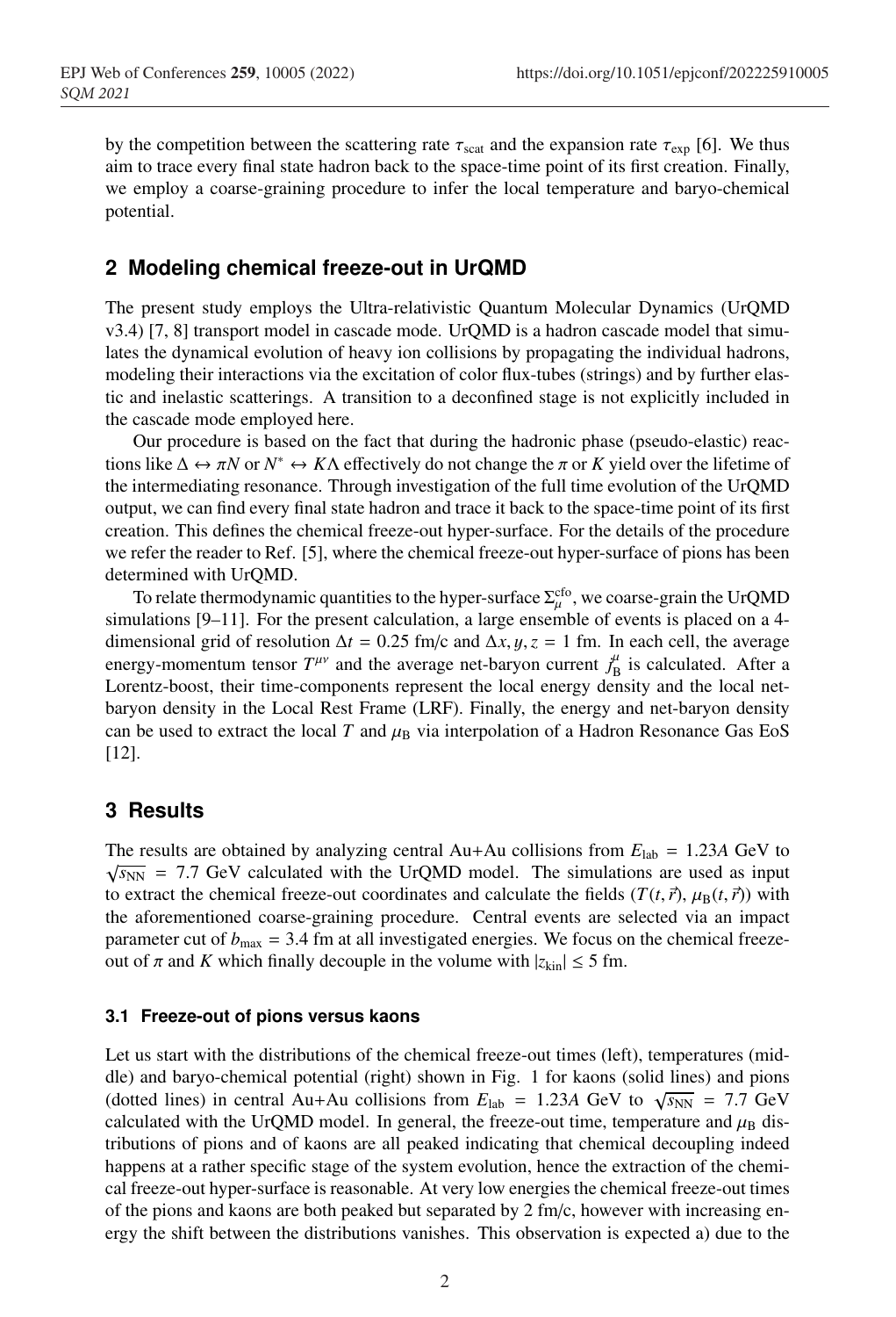

Figure 1. [Color online] Distributions of the chemical freeze-out times (left), of the chemical freeze-out temperatures (middle) and the chemical freeze-out baryo-chemical potentials (right) for kaons (solid) and pions (dotted) in central Au+Au collisions from  $E_{\text{lab}} = 1.23A \text{ GeV}$  to  $\sqrt{s_{\text{NN}}} = 7.7 \text{ GeV}$  calculated with the UrQMD model.

fact that at low energies (low temperatures) strangeness production is canonically suppressed (also in transport simulations  $[13]$ ) and furthermore b) due to the small  $K$  absorption cross section on nuclear matter. This (low energy) separation in the average decoupling time is reflected in the extracted temperatures: pions decouple during a broader time span, thus at temperatures ranging from 40 MeV to 100 MeV while kaons, to the contrary, decouple in a narrow temperature slice around 80-90 MeV. This separation again vanishes with increasing energy. The average  $\langle T \rangle$  moreover approaches 150 MeV independently of the hadron species at the largest collision energy lining up with statistical model fits to measured hadron yields. The average baryo-chemical potential of both the pions and the kaons decreases with increasing energy due to the production of anti-baryons at higher energies. Here, the separation between  $\pi$  and  $K$  becomes small.

#### **3.2 Thermodynamics on the hyper-surface**

We are now in the position to visualize our results in the QCD phase diagram. A meaningful  $T$ ,  $\mu$ <sub>B</sub> tuple is obtained by averaging the distributions shown in the previous section. Fig. 2 shows the  $T$ ,  $\mu_B$  combinations extracted from the chemical freeze-out of pions (black triangles up) and of kaons (red circles) and compares them to well established statistical models fits to experimental hadron yields (blue crosses) [1, 14–18]. In addition we also show results from Ref. [19] in which different ensembles of experimental hadron yields are fitted with the GCE as orange symbols and results from [20] (green symbols) in which the authors used strangeness susceptibilities to calculate flavor hierarchy at chemical freeze-out.

We observe that our results using pions are in very good agreement with the known statistical model fits to the available experimental data [14–18, 21]. Our results on the chemical freeze-out hyper-surface of kaons show generally a larger temperature speaking for an earlier freeze-out. As already discussed, in our simulation (driven by scattering rates) the separation in chemical freeze-out temperature between light and strange flavors  $\Delta T \equiv T^{K} - T^{\pi}$  decreases with increasing energy from 20 MeV at HADES to 10 MeV at medium RHIC energies, different from the results in [4, 19, 20].

### **4 Summary**

We employed a novel method to extract the microscopic chemical freeze-out hyper-surface from a dynamical hadronic transport simulation to investigate the flavor hierarchy. For this,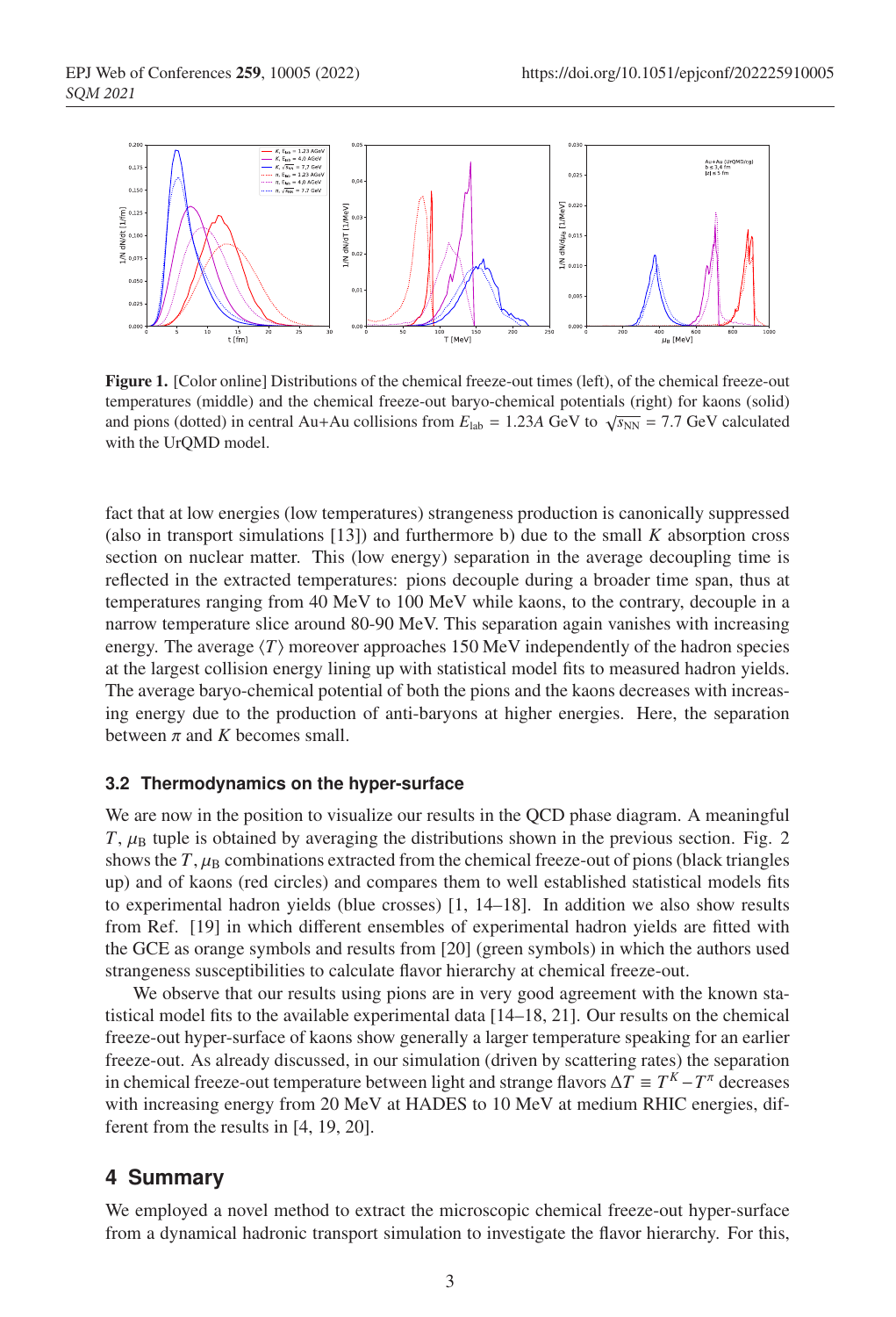

**Figure 2.** [Color online] The chemical freeze-out line  $(T, \mu_B)$  of pions (black) and kaons (red) in central Au+Au collisions from  $E_{\text{lab}} = 1.23A \text{ GeV}$  to  $\sqrt{s_{NN}} = 7.7 \text{ GeV}$  calculated with the UrQMD model. Also shown are fits to experimental hadron yields from AGS [14, 21] and SIS [15–18] as well as chemical freeze-out estimates using kaon fluctuations from [20] (green symbols) and using different hadron ensembles in thermal fits from [19] (orange symbols).

we used the Ultra-relativistic Quantum Molecular Dynamics (UrQMD) model in version 3.4 to calculate the chemical freeze-out hyper-surface of pions and of kaons from central Au+Au collisions in the energy range from  $E_{\text{lab}} = 1.23A \text{ GeV}$  to  $\sqrt{s_{NN}} = 7.7 \text{ GeV}$ . The local temperature and baryo-chemical potential on this hyper-surface were extracted by coarse-graining the UrQMD output. Our calculations reveal that the statistical model data as well as flavor hierarchy in the chemical decoupling of pions and kaons can be well described by hadronic transport calculations. In contrast to previous results in the literature which investigated this phenomenon at very high energies (LHC, top RHIC), we observed that flavor separation increases with increasing energy at low collision energies (GSI, low RHIC).

The authors thank Jamie Karthein and Marcus Bluhm for fruitful discussion in the aftermath of the "Strangeness in Quark Matter 2021" conference. This work was supported in the framework of COST Action CA15213 THOR and we acknowledge support from STRONG-2020, financed by the Horizon 2020 program of the European Community. Computational resources were provided by the Center for Scientific Computing (CSC) of the Goethe University. G. Inghirami acknowledges funding by the Deutsche Forschungsgemeinschaft (DFG, German Research Foundation) – Project number 315477589 – TRR 211.

### **References**

- [1] A. Andronic, P. Braun-Munzinger, K. Redlich, J. Stachel, Nature 561, 321 (2018), 1710.09425
- [2] R. Bellwied, S. Borsanyi, Z. Fodor, S.D. Katz, C. Ratti, Phys. Rev. Lett. 111, 202302 (2013), 1305.6297
- [3] P. Alba, W. Alberico, R. Bellwied, M. Bluhm, V. Mantovani Sarti, M. Nahrgang, C. Ratti, Phys. Lett. B 738, 305 (2014), 1403.4903